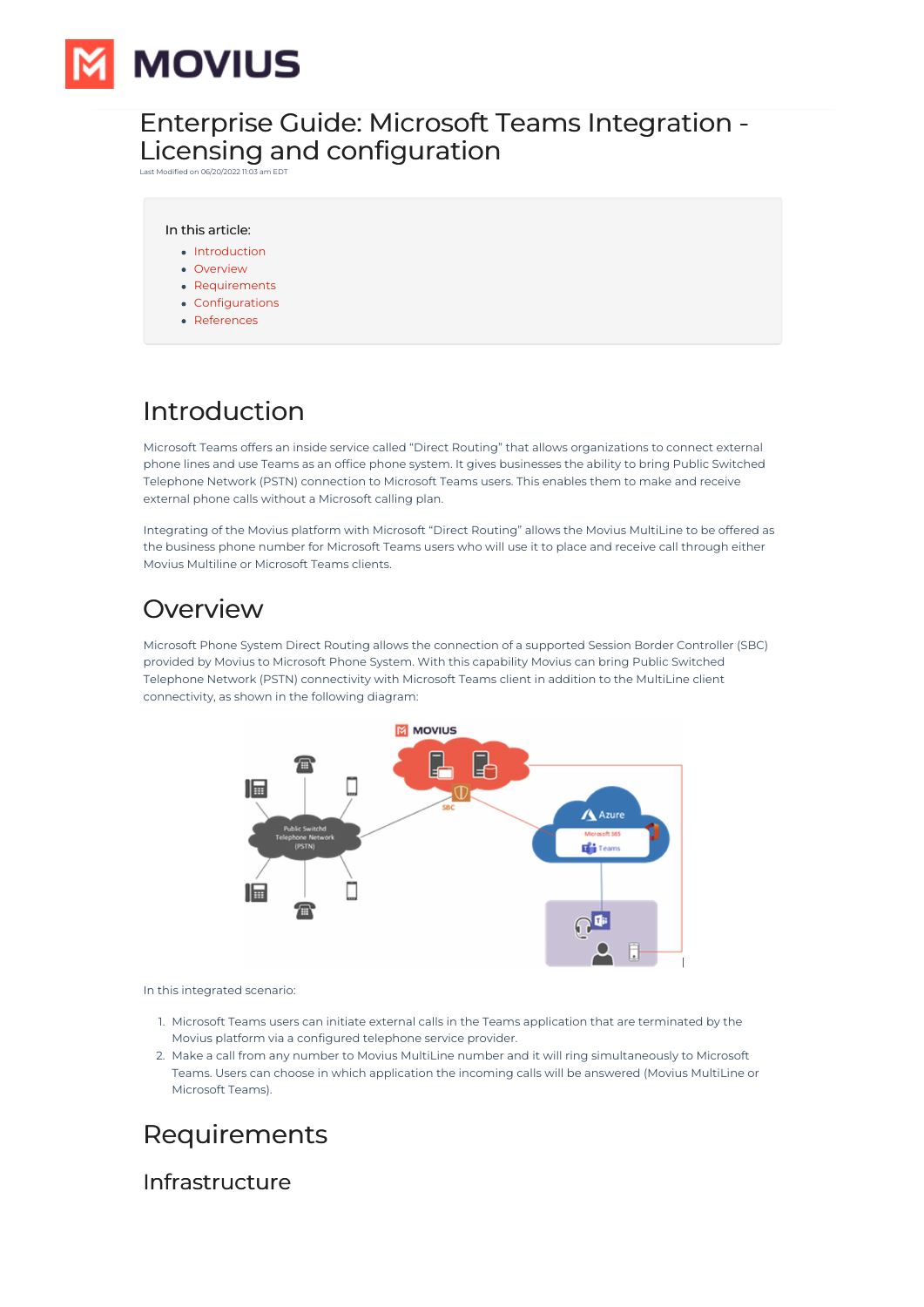

The infrastructure to deploy Direct Routing and integrate to Movius platform are listed in the following table:

| Microsoft 365 or Office<br>365 organization                               | An Microsoft 365 or Office 365 organization that it is used to home the Microsoft Teams<br>users, and the configuration and connection to the Movius SBC.                                                                                                               |
|---------------------------------------------------------------------------|-------------------------------------------------------------------------------------------------------------------------------------------------------------------------------------------------------------------------------------------------------------------------|
| <b>User registrar</b>                                                     | Users must be homed in Microsoft 365 or Office 365.<br>If the company has an on-premises Skype for Business or Lync environment with<br>hybrid connectivity to Microsoft 365 or Office 365, it will not allow to enable voice in<br>Teams for a user homed on-premises. |
| Domains                                                                   | One or more domains added to the Microsoft 365 or Office 365 organizations.<br>Note that the default domain, *.onmicrosoft.com, that is automatically created for your<br>tenant cannot be used.                                                                        |
| <b>Fully Qualified Domain</b><br>Name (FQDN) for the<br><b>Movius SBC</b> | A FQDN for the Movius SBC, where the domain portion of the FQDN is one of the<br>eqistered domains in the Microsoft 365 or Office 365 organization.                                                                                                                     |
| <b>Movius SBC</b>                                                         | Public DNS entry for the A public DNS entry mapping the Movius SBC FQDN to the public IP Address that<br>Movius will provide.                                                                                                                                           |
| <b>Public trusted</b><br>certificate for the<br><b>Movius SBC</b>         | A certificate for the Movius SBC to be used for all communication with Direct Routing.                                                                                                                                                                                  |

## Licensing

Users of Direct Routing must have the following license assigned in Microsoft 365 or Office 365:

Microsoft Phone System

Phone System is a hosted telephone service that gives call control and Private Branch Exchange (PBX) capabilities, with options for connecting to the Public Switched Telephone Network (PSTN). Phone System features include cloud voicemail, caller ID, call park, call forwarding, auto attendants, call queues, call transfer, caller ID, and more.

# Configurations

This topic lists the high-level steps required to connect the Movius Session Border Controller (SBC) to Direct Routing, and how to configure Teams users to use Direct Routing to make and receive calls to and from the Public Switched Telephone Network (PSTN).

To complete some steps explained in this topic, administrators need familiarity with Microsoft Teams PowerShell cmdlets. Microsoft Teams PowerShell module is a set of cmdlets for managing Teams directly from the PowerShell command line. It is a single module to manage all aspects of Teams administration, including users, teams, policies, and configuration.

## Connect to Movius SBC

It is possible to use the Microsoft Teams admin center or PowerShell to configure and connect an SBC to Direct Routing:

### Using the Microsoft Teams admin center

(https://admin.teams.microsoft.com)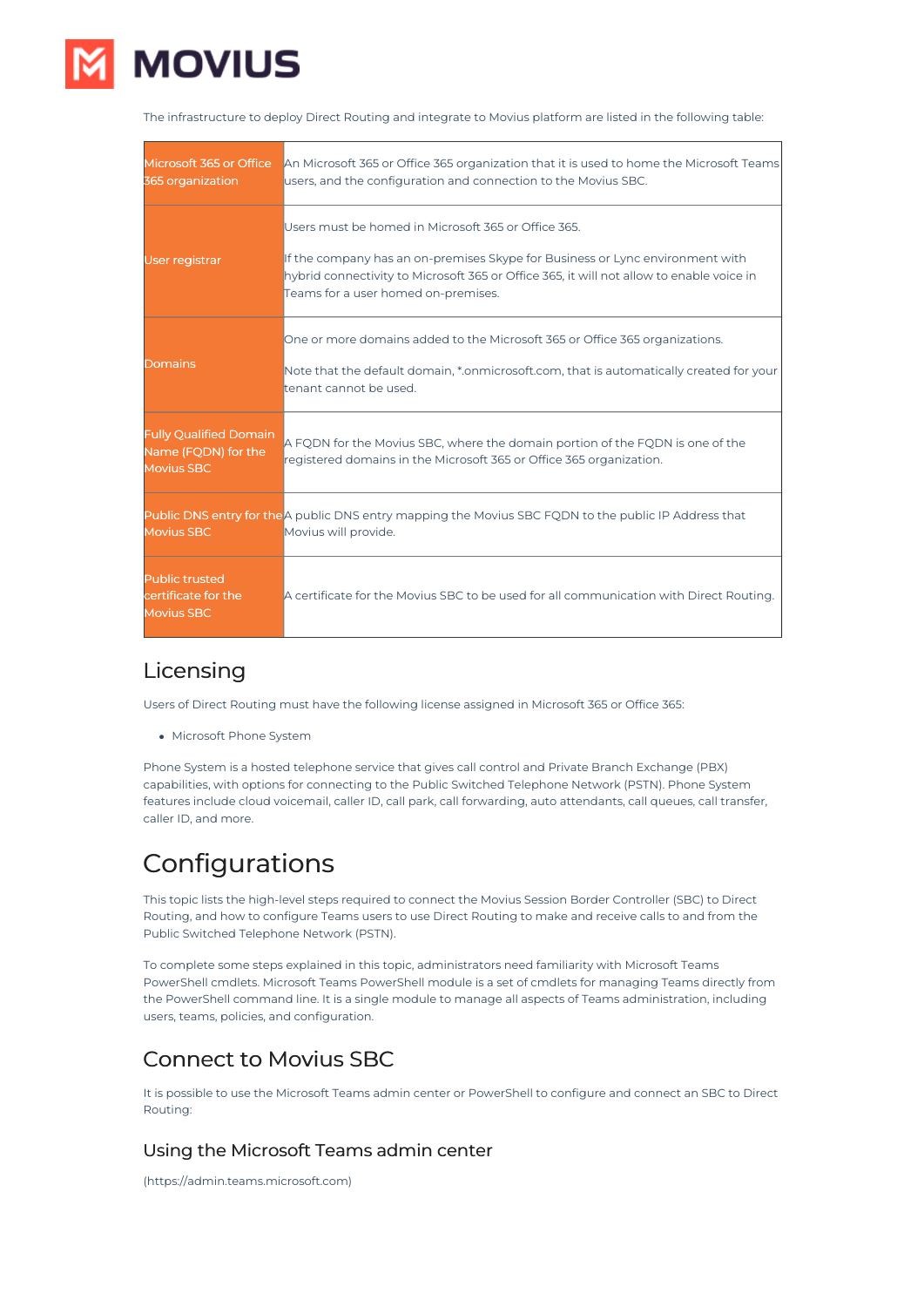

- 1. In the left navigation, go to Voice > Direct Routing, and then click the SBCs tab.
- 2. Click Add.
- 3. Enter a FQDN for the Movius SBC.

Note: if there is a message stating that the system can't use the entered domain as it hasn't been set up in the organization, please register the base domain in the organization using the following procedure:

[https://docs.microsoft.com/en-us/microsoftteams/direct-routing-sbc-multiple-tenants#register-a-base](https://docs.microsoft.com/en-us/microsoftteams/direct-routing-sbc-multiple-tenants#register-a-base-domain-name-in-the-carrier-tenant)domain-name-in-the-carrier-tenant

4. Configure the following settings for the SBC, based on the organization's needs. For details on each of these settings, see SBC settings.

| vaysbc.moviusauth.com                      |                                                                                                                |
|--------------------------------------------|----------------------------------------------------------------------------------------------------------------|
| vay Meta                                   |                                                                                                                |
| <b>SBC</b> settings                        |                                                                                                                |
|                                            | When you are adding this SBC, you can turn on or off the SBC and change settings that are specific to the SBC. |
| Enabled                                    | On                                                                                                             |
| SIP signaling port                         | 5068                                                                                                           |
| Send SIP options 1                         | On                                                                                                             |
| Forward call history                       | Off                                                                                                            |
| Forward P-Asserted-Identity (PAI) header 1 | Off                                                                                                            |
| Concurrent call capacity                   | 25                                                                                                             |
| Failover response codes                    | 408, 503, 504                                                                                                  |
| Failover time (seconds) 1                  | 10                                                                                                             |
| SBC supports PIDF/LO for emergency calls   | Off                                                                                                            |

5. When it is done, click Save.

### Using PowerShell

1 - Connect to Microsoft Teams by using PowerShell.

After you establish a remote PowerShell session, verify that you can see the commands to manage the SBC. To verify the commands, type the following command in the PowerShell session, and then press Enter:

#### **Get-Command \*onlinePSTNGateway\***

This command returns the four functions shown below that will allow to manage the SBC.

2 - Connect the SBC to the tenant

Use the New-CsOnlinePSTNGateway cmdlet to connect the SBC to the tenant. In a PowerShell session, type the following, and then press Enter:

**New-CsOnlinePSTNGateway -Fqdn <SBC FQDN> -SipSignalingPort <SBC SIP Port> -MaxConcurrentSessions <Max Con current Sessions the SBC can handle> -Enabled \$true**

Example: New-CsOnlinePSTNGateway -Identity sbc.contoso.com -Enabled \$true -SipSignalingPort 5067 -MaxConcurrentSessions 100

| Identity                   | : sbc.contoso.com |  |
|----------------------------|-------------------|--|
| Fadn                       | : sbc.contoso.com |  |
| SipSignalingPort           | : 5067            |  |
| FailoverTimeSeconds        | : 10              |  |
| ForwardCallHistory         | : False           |  |
| ForwardPai                 | : False           |  |
| SendSipOptions             | : True            |  |
| MaxConcurrentSessions: 100 |                   |  |
| Enabled                    | : True            |  |
|                            |                   |  |

3 - Verify the SBC connection

First, it is necessary to establish a connection with the Microsoft Teams instance using the following command: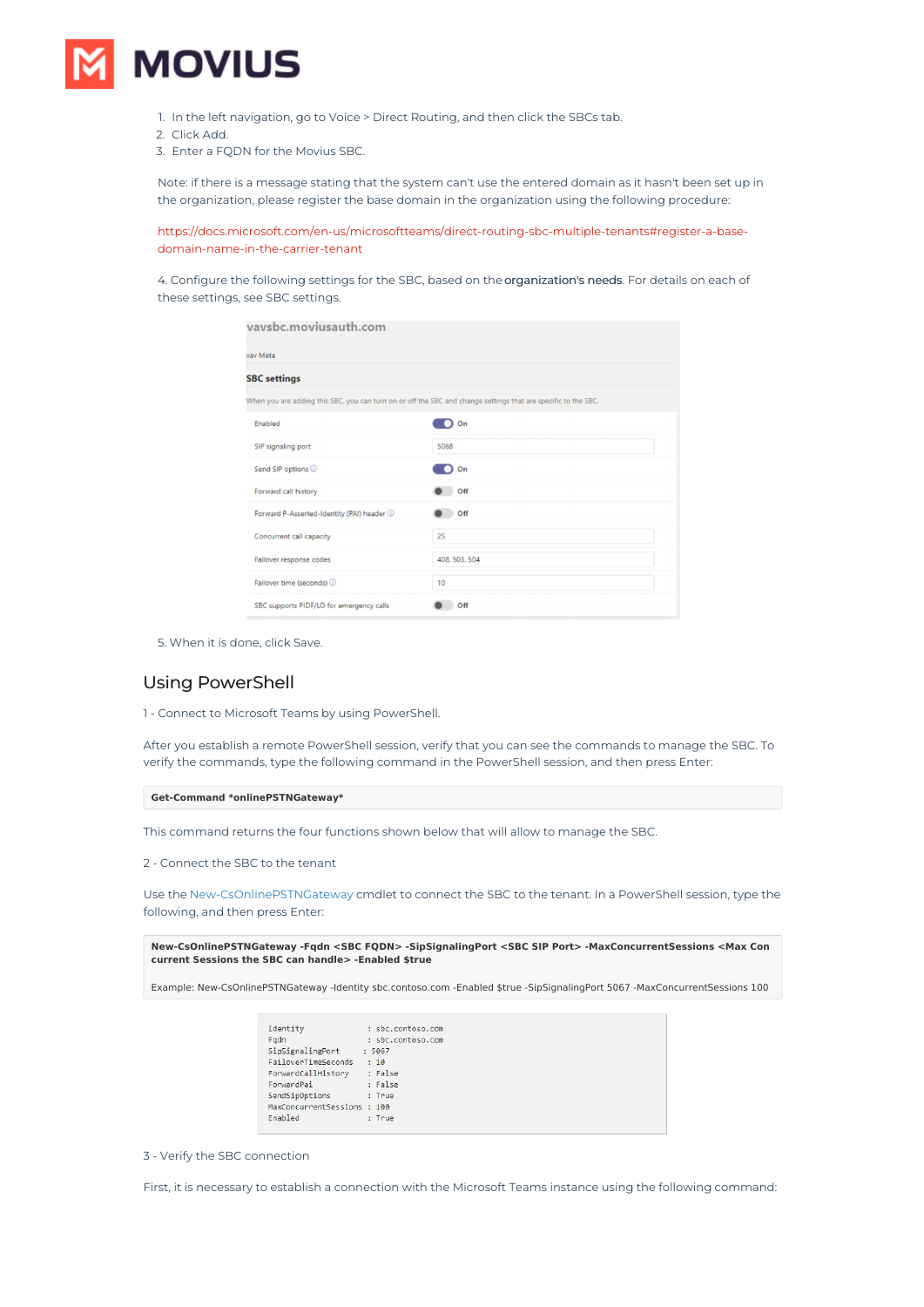

Connect-Microsoft Teams

#### Example: Connect-MicrosoftTeams

| 2. Windows PowerShell                      |                    |                                                                                                            |          | - | П |              |
|--------------------------------------------|--------------------|------------------------------------------------------------------------------------------------------------|----------|---|---|--------------|
| PS C:\Users\asouza> Connect-MicrosoftTeams |                    |                                                                                                            |          |   |   | $\land$      |
| Account                                    | Environment Tenant |                                                                                                            | TenantId |   |   |              |
|                                            |                    | ailton@moviusauth.com AzureCloud 27b0cfcb-9083-423b-b1d0-f7473d819e12 27b0cfcb-9083-423b-b1d0-f7473d819e12 |          |   |   |              |
| PS C:\Users\asouza>                        |                    |                                                                                                            |          |   |   |              |
|                                            |                    |                                                                                                            |          |   |   | $\checkmark$ |

After you connect the SBC, use the Get-CsOnlinePSTNGateway cmdlet to verify that the SBC is present in the list of paired SBCs.

#### Get-CsOnlinePSTNGateway [[-Identity] <String>][AS1] ()

Example: Get-CsOnlinePSTNGateway -Identity [vavsbc.moviusauth.com](https://vavsbc.moviusauth.com) [\(https://vavsbc.moviusauth.com\)](https://vavsbc.moviusauth.com)

| 2. Windows PowerShell                    |                                                                             | п | $\times$            |
|------------------------------------------|-----------------------------------------------------------------------------|---|---------------------|
|                                          | PS C:\Users\asouza> Get-CsOnlinePSTNGateway -Identity vavsbc.moviusauth.com |   | $\hat{\phantom{a}}$ |
|                                          |                                                                             |   |                     |
| Identity                                 | : vavsbc.moviusauth.com                                                     |   |                     |
| InboundTeamsNumberTranslationRules : {}  |                                                                             |   |                     |
| InboundPstnNumberTranslationRules        | $\pm 33$                                                                    |   |                     |
| OutboundTeamsNumberTranslationRules : {} |                                                                             |   |                     |
| OutboundPstnNumberTranslationRules       | $+41$                                                                       |   |                     |
| Fadn                                     | : vavsbc.moviusauth.com                                                     |   |                     |
| SipSignalingPort                         | : 5068                                                                      |   |                     |
| <b>FailoverTimeSeconds</b>               | $+10$                                                                       |   |                     |
| ForwardCallHistory                       | : True                                                                      |   |                     |
| ForwardPai                               | : True                                                                      |   |                     |
| SendSipOptions                           | : True                                                                      |   |                     |
| MaxConcurrentSessions                    | : 25                                                                        |   |                     |
| Enabled                                  | : True                                                                      |   |                     |
| <b>MediaBypass</b>                       | : False                                                                     |   |                     |
| GatewaySiteId                            |                                                                             |   |                     |
| GatewaySiteLbrEnabled                    | : False                                                                     |   |                     |
| GatewayLbrEnabledUserOverride            | : False                                                                     |   |                     |
| FailoverResponseCodes                    | : 408, 503, 504                                                             |   |                     |
| PidfLoSupported                          | : False                                                                     |   |                     |
| MediaRelayRoutingLocationOverride        |                                                                             |   |                     |
| ProxySbc                                 |                                                                             |   |                     |
| BypassMode                               | : None                                                                      |   |                     |
| Description                              | : vav Meta                                                                  |   |                     |
|                                          |                                                                             |   |                     |

#### Get-CsOnlinePSTNGateway -Identity vavsbc.moviusauth.com

Validate SIP options: When Direct Routing sees incoming OPTIONS from the Movius SBC, it will start sending outgoing SIP Options messages to the SBC FQDN configured in the Contact header field in the incoming OPTIONS message. The Movius SBC also replies to the Direct Routing SIP Options with the response code 200 OK.

In the Teams admin center under "Voice" > "Direct Routing" it is possible to check the status of the connection to the Movius SBC:

| Status             |
|--------------------|
| Active             |
| SIP signaling port |
| 5068               |
| SIP Options status |
| Active             |

## SBC Settings

The following table lists the options that can be used for setting the SBC in the Microsoft Teams admin center and by using the New-CsOnlinePSTNGateway cmdlet: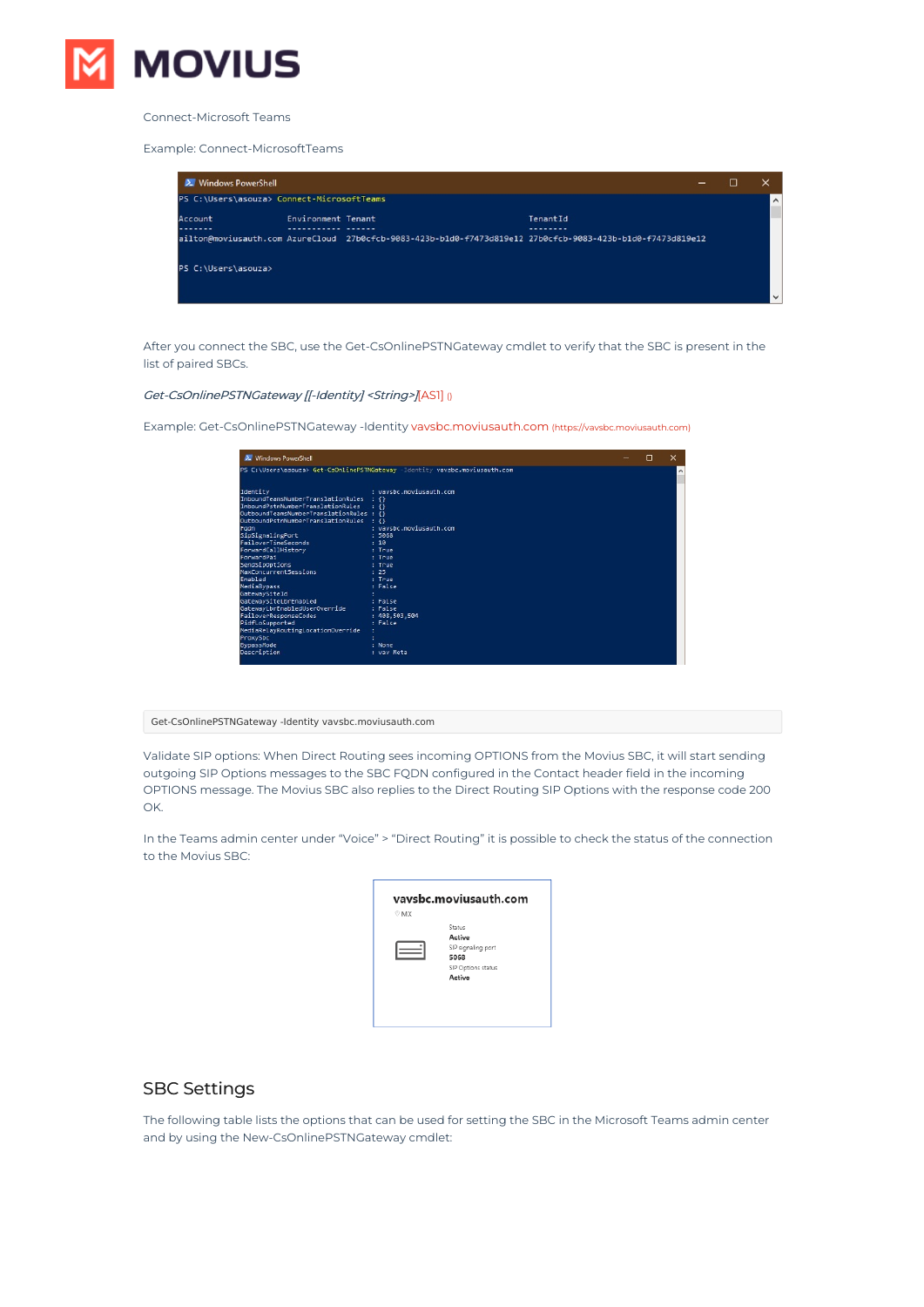

| Required?admin | Microsoft<br><b>Teams</b><br>center<br>setting | PowerShell parameter | Description                                                                                                                                                                                                                   | Default                                        | Possible values                                              | re: |
|----------------|------------------------------------------------|----------------------|-------------------------------------------------------------------------------------------------------------------------------------------------------------------------------------------------------------------------------|------------------------------------------------|--------------------------------------------------------------|-----|
| Yes            | Add an<br>FQDN for<br>the SBC                  | FQDN                 | None                                                                                                                                                                                                                          | <b>FQDN</b><br>name,<br>limit 63<br>characters | <b>String</b><br>(https://support.microsoft.com/help/909264) |     |
| No             | Enabled                                        | Enabled              | Use to turn on<br>the SBC for<br>outbound<br>calls. This is<br>used to<br>temporarily<br>remove the<br><b>SBC</b> from<br>service while<br>it's being<br>updated or<br>during<br>maintenance.                                 | FALSE                                          | TRUE / FALSE                                                 | Bc  |
| Yes            | <b>SIP</b><br>signaling<br>port                | SipSignalingPort     | This is the<br>listening port<br>that's used to<br>communicate<br>with Direct<br>Routing by<br>using the<br>Transport<br>Layer (TLS)<br>protocol.                                                                             | None                                           | Any port                                                     | O t |
| <b>No</b>      | Send SIP<br>options                            | SendSIPOptions       | Defines<br>whether the<br>SBC will send<br>SIP options<br>messages. It is<br>recommended<br>to turn on this<br>setting. When<br>this setting is<br>off, the SBC is<br>excluded from<br>the Monitoring<br>and Alert<br>system. | <b>TRUE</b>                                    | TRUE / FALSE                                                 | Bc  |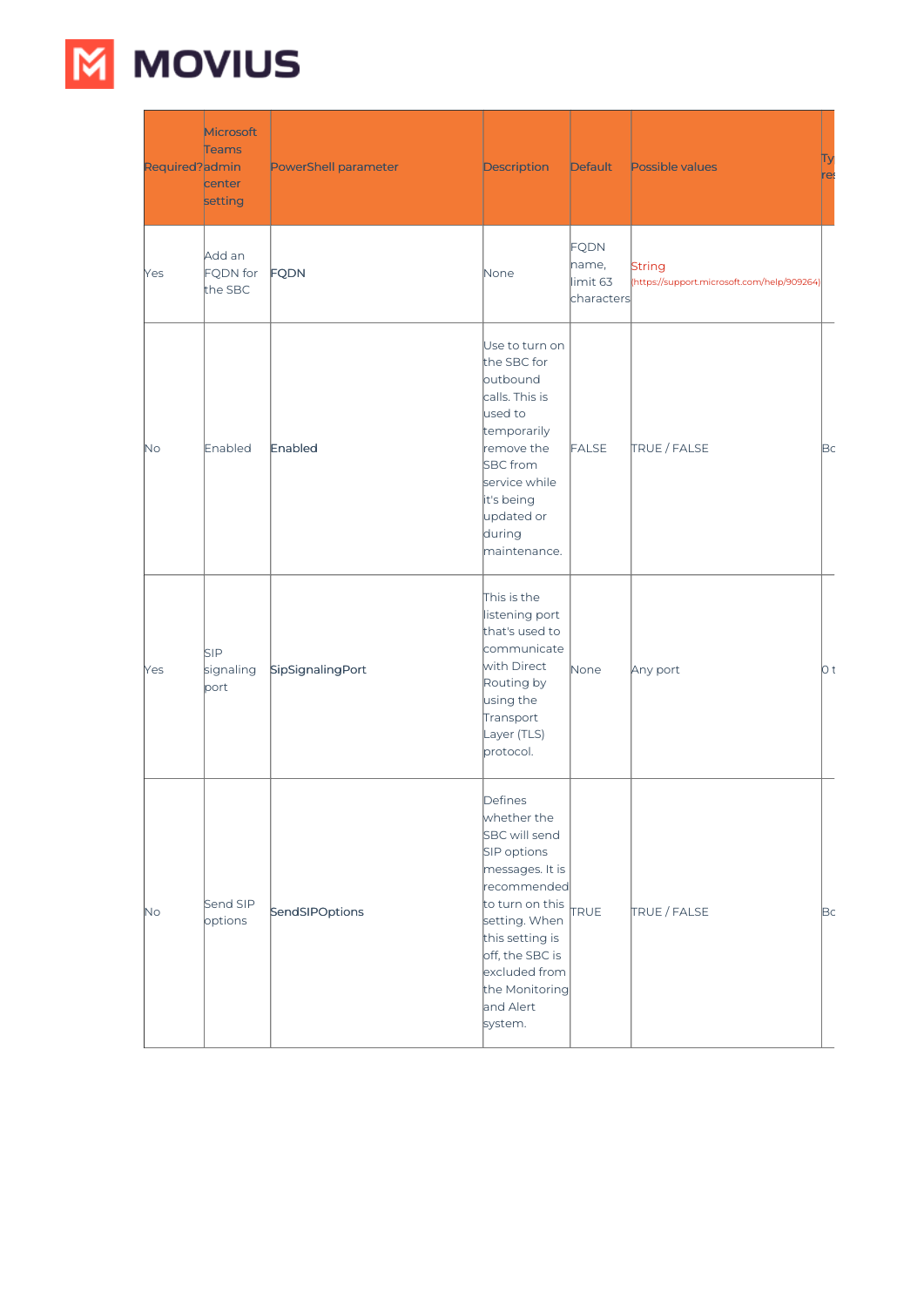

| No.       | Forward<br>call history                                | ForwardCallHistory    | Indicates<br>whether call<br>history<br>information is<br>forwarded<br>through the<br>trunk. When<br>turning this<br>on, the<br>Microsoft 365<br>or Office 365<br>proxy sends a<br>History-info<br>and Referred-<br>by header.                                                                                                                      | <b>FALSE</b> | TRUE / FALSE         | Bc |
|-----------|--------------------------------------------------------|-----------------------|-----------------------------------------------------------------------------------------------------------------------------------------------------------------------------------------------------------------------------------------------------------------------------------------------------------------------------------------------------|--------------|----------------------|----|
| <b>No</b> | Forward P-<br>Asserted-<br>identity<br>(PAI)<br>header | ForwardPAI            | Indicates<br>whether the<br>PAI header is<br>forwarded<br>along with the<br>call. The PAI<br>header<br>provides a way FALSE<br>to verify the<br>identity of the<br>caller. If this<br>setting is on,<br>the Privacy:ID<br>header is also<br>sent.                                                                                                   |              | TRUE / FALSE         | Bc |
| <b>No</b> | Concurrent<br>call<br>capacity                         | MaxConcurrentSessions | When a value<br>is set, the<br>alerting<br>system will<br>notify when<br>the number of<br>concurrent<br>sessions is 90<br>percent or<br>higher than<br>this value. If a<br>value is not<br>set, alerts<br>aren't<br>generated.<br>However, the<br>monitoring<br>system will<br>report the<br>number of<br>concurrent<br>sessions every<br>24 hours. | Null         | Null<br>1 to 100,000 |    |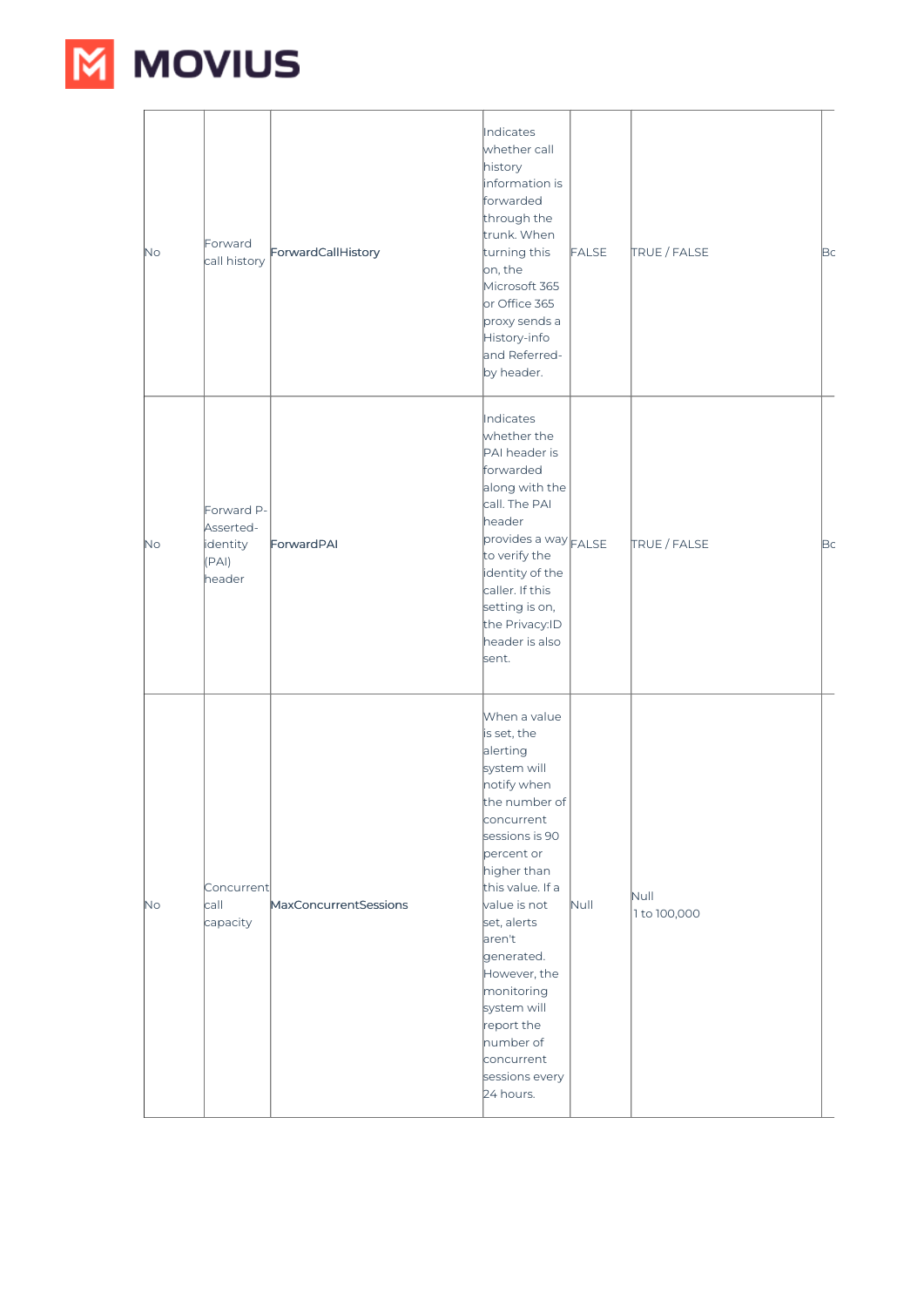

| N <sub>o</sub> | Failover<br>response<br>codes | FailoverResponseCodes | If Direct<br>Routing<br>receives any<br>4xx or 6xx SIP<br>error code in<br>response to an<br>outgoing<br>Invite, the call<br>is considered<br>completed by<br>default.<br>Outgoing<br>means a call<br>from a Teams<br>client to the<br><b>PSTN</b> with<br>traffic flow:<br>Teams client -><br>Direct Routing<br>$-SBC$ -><br>telephony<br>network).<br>When you<br>specify a<br>failover<br>response code,<br>this forces<br>Direct Routing<br>to try another<br>SBC (if another<br>SBC exists in<br>the voice<br>routing policy<br>of the user)<br>when it<br>receives the<br>specified<br>codes if the<br>SBC can't<br>make a call | 408, 503,<br>504 | ∥nt |
|----------------|-------------------------------|-----------------------|---------------------------------------------------------------------------------------------------------------------------------------------------------------------------------------------------------------------------------------------------------------------------------------------------------------------------------------------------------------------------------------------------------------------------------------------------------------------------------------------------------------------------------------------------------------------------------------------------------------------------------------|------------------|-----|
|                |                               |                       | because of<br>network or<br>other issues.                                                                                                                                                                                                                                                                                                                                                                                                                                                                                                                                                                                             |                  |     |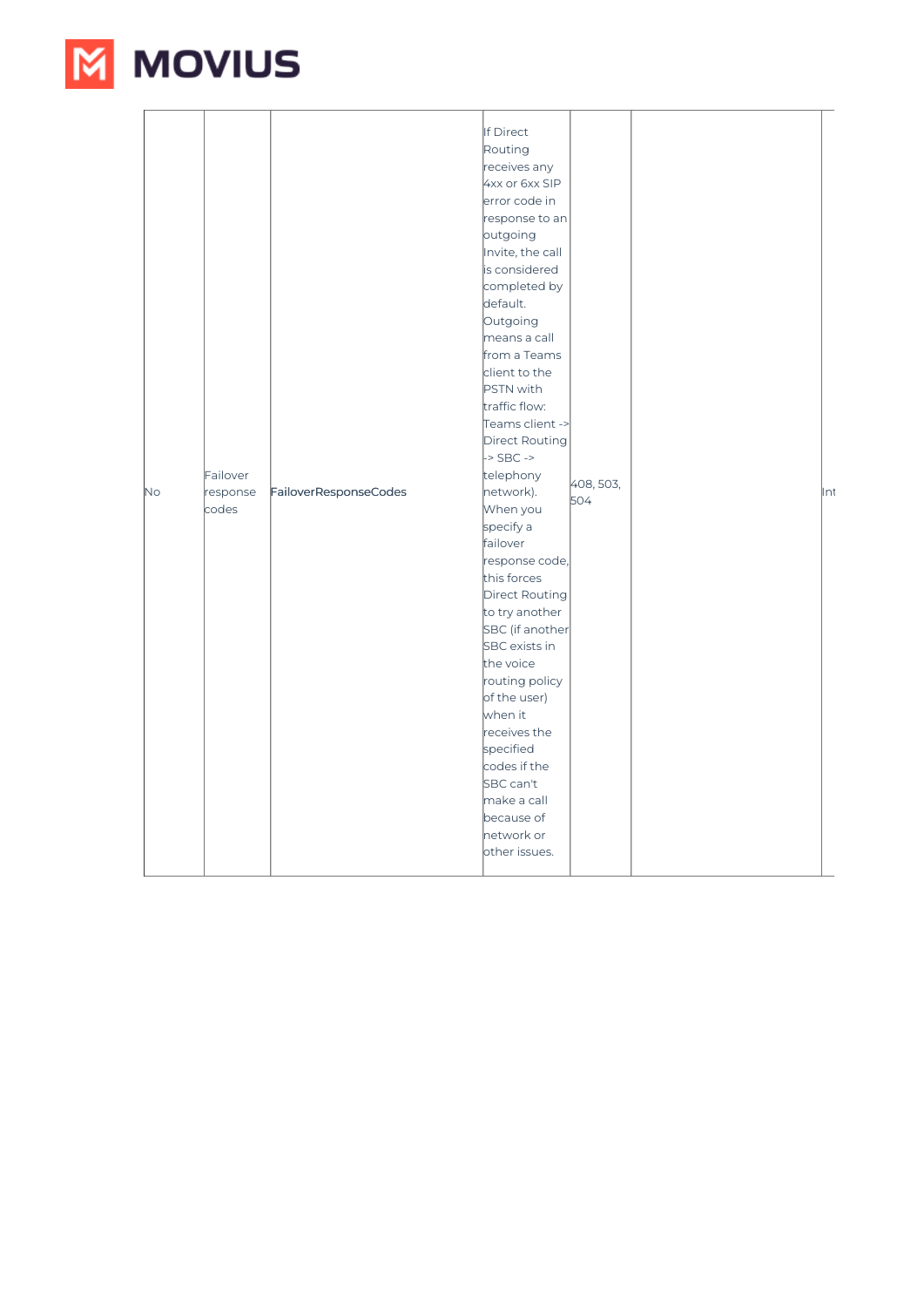

| <b>No</b> | Failover<br>times<br>(seconds)                                 | FailoverTimeSeconds                           | When you set<br>a value,<br>outbound calls<br>that aren't<br>answered by<br>the gateway<br>within the<br>time that you<br>set are routed<br>to the next<br>available<br>trunk. If there<br>are no<br>additional<br>trunks, the call<br>is<br>automatically<br>dropped. The<br>default value is<br>10 seconds. In<br>lan<br>organization<br>with slow<br>networks and<br>gateway<br>responses, this<br>could<br>potentially<br>result in calls<br>being dropped<br>unnecessarily. | ÌО   | Number | Int |
|-----------|----------------------------------------------------------------|-----------------------------------------------|----------------------------------------------------------------------------------------------------------------------------------------------------------------------------------------------------------------------------------------------------------------------------------------------------------------------------------------------------------------------------------------------------------------------------------------------------------------------------------|------|--------|-----|
| <b>No</b> | Preferred<br>country or<br>region for<br>media<br>traffic      | MediaRelayRoutingLocationOverridereserved for | Not applicable<br>to Direct<br>Routing. This<br>parameter is<br>use with<br>managed<br>carriers in<br>Calling Plans                                                                                                                                                                                                                                                                                                                                                              | None |        |     |
| <b>No</b> | <b>SBC</b><br>supports<br>PIDF/LO<br>for<br>emergency<br>calls | PidfloSupported                               | Specify<br>whether the<br><b>SBC</b> supports<br>Presence<br>Information<br>Data Format<br>Location<br>Object<br>(PIDF/LO) for<br>emergency<br>calls.                                                                                                                                                                                                                                                                                                                            |      |        |     |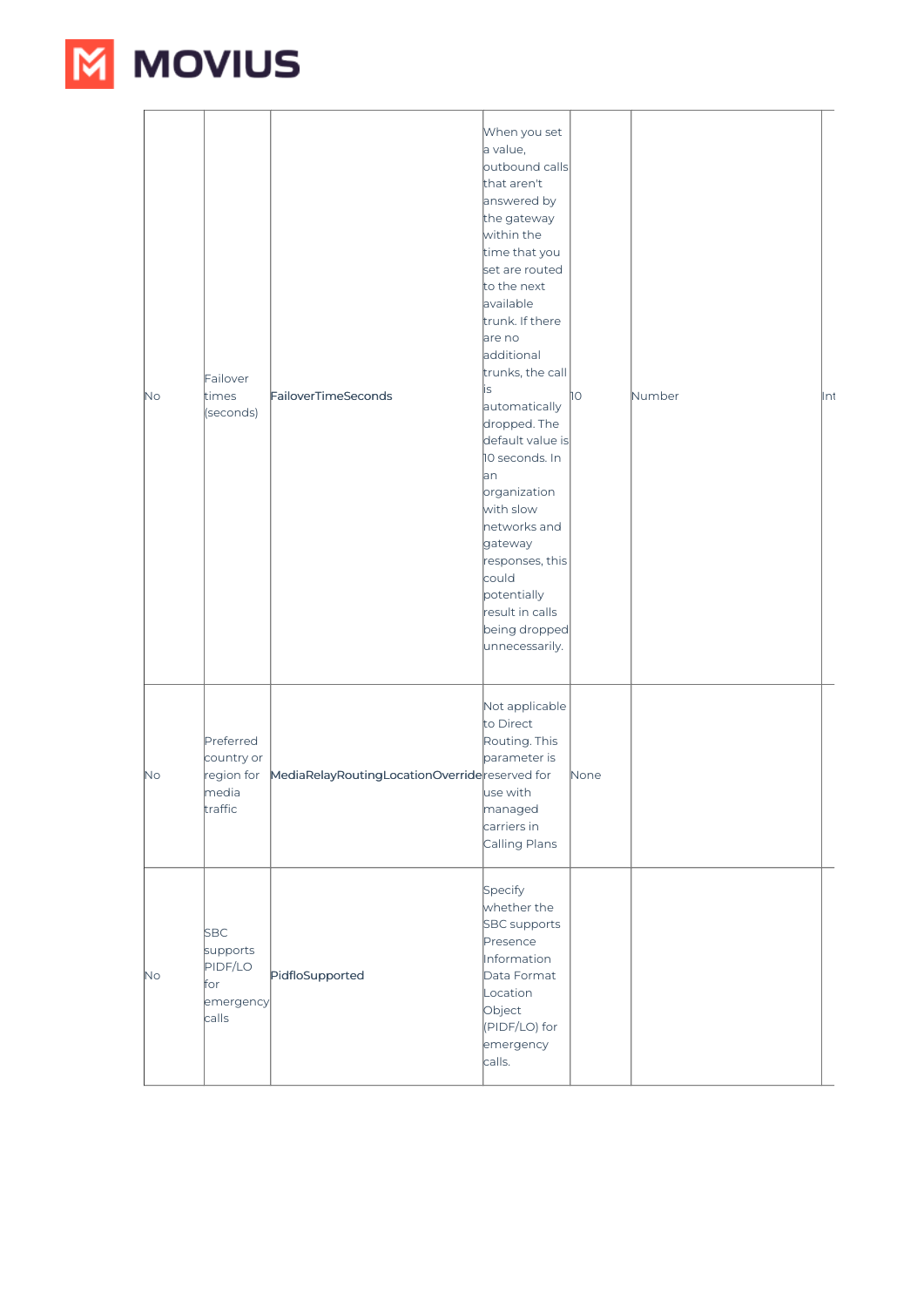

| No | MediaBypass | This setting<br>indicates<br>whether the<br><b>SBC</b> supports<br>media bypass None<br>and whether<br>you want to<br>use it for this<br>SBC. | TRUE / FALSE | lВс |
|----|-------------|-----------------------------------------------------------------------------------------------------------------------------------------------|--------------|-----|
|----|-------------|-----------------------------------------------------------------------------------------------------------------------------------------------|--------------|-----|

## Enable Users

## Configure the phone number and enable enterprise voice

It is possible to use the Microsoft Teams admin center or PowerShell to configure the phone number:

4.2.1.1 Using the Microsoft Teams admin center [\(https://admin.teams.microsoft.com](https://admin.teams.microsoft.com/) [\(https://admin.teams.microsoft.com/\)](https://admin.teams.microsoft.com/))

- 1. Go to Users -> Manage users.
- 2. Select a user.
- 3. Under Account General information, select Edit.
- 4. Under Assign phone number, from the Phone number type drop-down menu, select Direct Routing.
- 5. Enter an assigned phone number and a phone number extension if applicable.
- 6. Select Apply.

| 扭        | Microsoft Teams admin center | O Search - Preview                                   |                                                                               |                                     | $\alpha$             |
|----------|------------------------------|------------------------------------------------------|-------------------------------------------------------------------------------|-------------------------------------|----------------------|
| $\equiv$ |                              | Mamage users \ Ailton Squaa                          |                                                                               | Assign phone number                 | ÷                    |
|          | (i) Dathboard                |                                                      |                                                                               |                                     |                      |
|          | ENS Teams                    | <b>Ailton Souza</b>                                  |                                                                               | Phone number type<br>Direct Routing | 如                    |
|          | tā Uson                      | $\Box$<br>u.<br>52                                   | <b>Photographical</b>                                                         | Assigned phone number               | ٥                    |
|          | Manage users                 |                                                      | 14043123838                                                                   | 14843129838                         | a.                   |
|          | Guest access                 | <b>FERTE</b><br>AS                                   | <b>Ternill</b><br>ailter, userflownsigeach com-<br>Discharg theft it          | Phone number extension              | ÷                    |
|          | External access              |                                                      | Online                                                                        |                                     |                      |
|          | leams devices                |                                                      |                                                                               |                                     |                      |
| 田        | leams apps                   |                                                      |                                                                               |                                     |                      |
|          | Manage apos                  | 7-DAY QUALITY<br>7-DAY ACTIVITY                      |                                                                               |                                     |                      |
|          | Permission policies          | $\mathbf{0}$                                         |                                                                               |                                     |                      |
|          | Setup policies               | Mazina                                               |                                                                               |                                     |                      |
|          | Customize store              |                                                      |                                                                               |                                     |                      |
|          | [iii] Mottings               | Call                                                 |                                                                               |                                     |                      |
|          | Hessaging policies           | a Good a Poor - Universe                             |                                                                               |                                     |                      |
|          | <sup>OP</sup> Voice          |                                                      |                                                                               |                                     |                      |
|          | Phone numbers                | Account<br><b>Teams</b><br><b>Voice</b><br>Voicemail | Meetings & calls<br><b>Polities</b><br>Usson                                  |                                     |                      |
|          | Operator Connect             |                                                      |                                                                               |                                     |                      |
|          | Direct Routing               | General information / Toll Teams upgrade settings    |                                                                               |                                     | $\qquad \qquad \Box$ |
|          | Caling policies              | Assigned phone number                                | C Some of these settings for your organization have been set by Microsoft and | Apply<br>Cancel                     | 団                    |
|          | Call park policies           | 14843123838<br>more                                  |                                                                               |                                     | 由                    |

## Using PowerShell

Connect to a Microsoft Teams PowerShell session.

Configuring the user's online phone settings:

**Set-CsUser -Identity "<User name>" -EnterpriseVoiceEnabled \$true -HostedVoiceMail \$true -OnPremLineURI tel: <phone number>**

Example: Set-CsPhoneNumberAssignment -Identity "ailton@moviusauth.com" -PhoneNumber +14843123838 - PhoneNumberType DirectRouting

RegistrarPool : sippoolwu2ed602.infra.lync.com

OnPremLineUri :

LineUri: tel:+14783777138

## Disable Online Voicemail

Disabling online voicemail: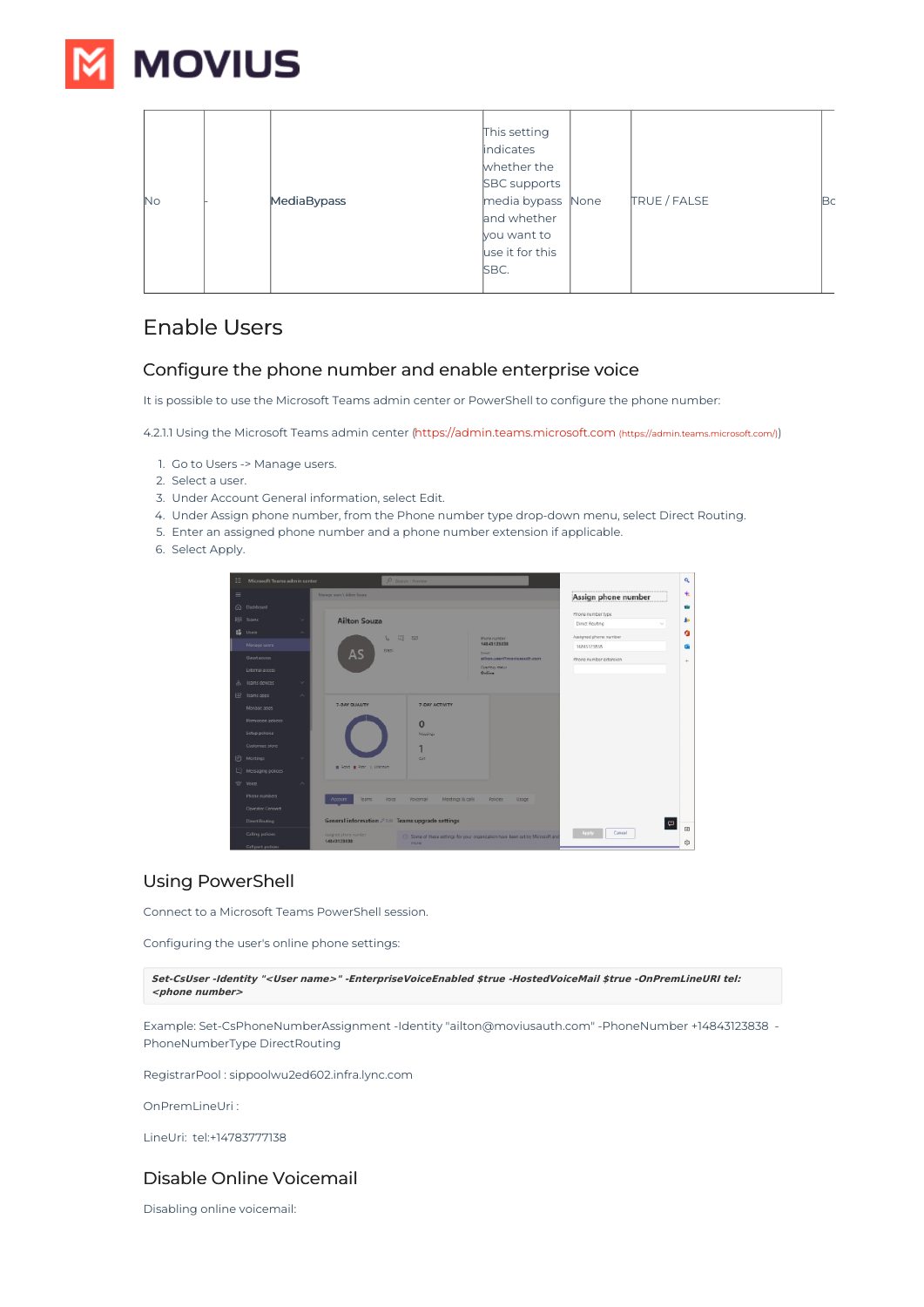

Set-CsOnlineVoicemailUserSettings -Identity <String> [-VoicemailEnabled <Boolean>]

Example: Set-CsOnlineVoicemailUserSettings -Identity ailton@moviusauth.com -VoicemailEnabled \$false

| 2 Windows PowerShell                                                                                                                                                                                                                                                     |                                                                                                                 | □ | × |          |
|--------------------------------------------------------------------------------------------------------------------------------------------------------------------------------------------------------------------------------------------------------------------------|-----------------------------------------------------------------------------------------------------------------|---|---|----------|
|                                                                                                                                                                                                                                                                          | PS C:\Users\asouza> Set-CsOnlineVoicemailUserSettings -Identity ailton@moviusauth.com -VoicemailEnabled \$false |   |   | $\wedge$ |
| VoicemailEnabled<br>PromptLanguage<br>OofGreetingEnabled<br>OofGreetingFollowAutomaticRepliesEnabled : False<br>OofGreetingFollowCalendarEnabled<br>ShareData<br>CallAnswerRule<br>DefaultGreetingPromptOverwrite<br>DefaultOofGreetingPromptOverwrite<br>TransferTarget | : False<br>$: en-US$<br>: False<br>: False<br>: False<br>: RegularVoicemail                                     |   |   |          |
| PS C:\Users\asouza> _                                                                                                                                                                                                                                                    |                                                                                                                 |   |   | v        |

## Configure Call Routing

Microsoft Phone System has a routing mechanism that allows a call to be sent to a specific Session Border Controller (SBC) based on:

- The called number pattern
- The called number pattern plus the specific user who makes the call

SBCs can be designated as active and backup. When the SBC that is configured as active is not available for a specific call route, then the call will be routed to a backup SBC.

Call routing is made up of the following elements:

- Call routing policy Also called a voice routing policy. A container for PSTN usages, which can be assigned to a user or to multiple users.
- PSTN usages A container for voice routes and PSTN usages, which can be shared in different voice routing policies.
- Voice routes A number pattern and set of online PSTN gateways to use for calls where the calling number matches the pattern.
- Online PSTN gateway A pointer to an SBC that also stores the configuration that is applied when a call is placed through the SBC, such as forward P-Asserted-Identity (PAI) or Preferred Codecs; can be added to voice routes.

### Example: Voice routings with one and two PSTN usages

In this example, two voice routing policies will be created which use one or two PSTN usages. One policy will allow calls only to US and Canada only (+1) an the other will have no restrictions.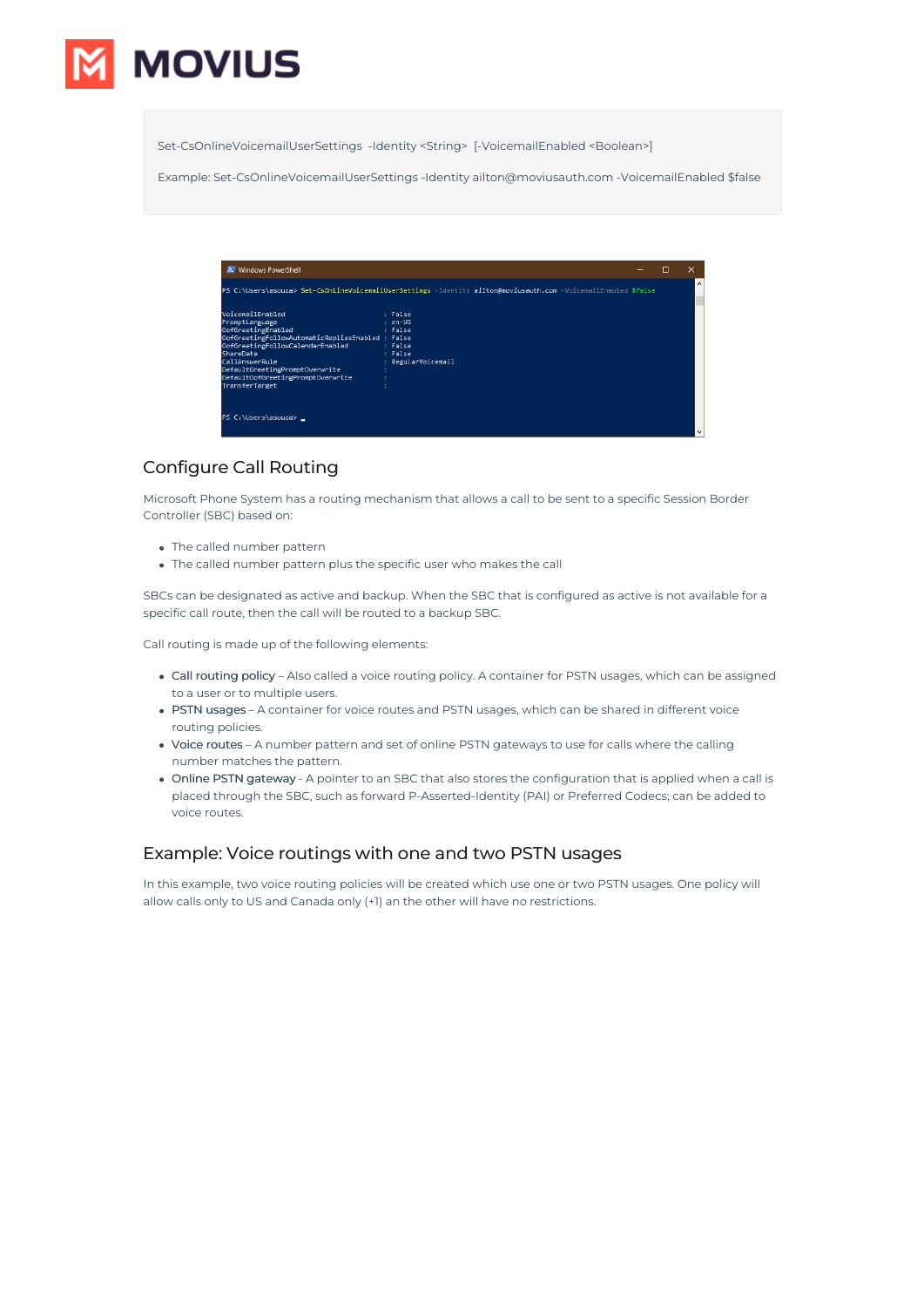



### Create PSTN usages

- 1. In the left navigation of the Microsoft Teams admin center, go to "Voice" > "Direct Routing", and then in the upper-right corner, select Manage PSTN usage records.
- 2. Click Add, type US and Canada, and then click Apply.
- 3. Select Manage PSTN usage records again.
- 4. Click Add, type International and then click Apply.

| <b>PSTN</b> usage records                                                                                                                                       |   |
|-----------------------------------------------------------------------------------------------------------------------------------------------------------------|---|
| Voice routes are linked to voice policies using<br>PSTN usage records. You can manage the list of<br>existing PSTN usage records or add new ones.<br>Learn more |   |
| 2 items                                                                                                                                                         |   |
| $+$ Add                                                                                                                                                         |   |
| <b>US and Canada</b>                                                                                                                                            | 侖 |
| International                                                                                                                                                   | Ĥ |

#### Create voice routes

- 1. In the left navigation of the Microsoft Teams admin center, go to "Voice" > "Direct Routing", and then select the Voice routes tab.
- 2. Click Add, and then enter a name and description for the voice route.
- 3. Set the priority and specify the dialed number pattern.
- 4. To enroll an SBC with the voice route, under SBCs enrolled (optional), click Add SBCs, select the SBCs you want to enroll, and then click Apply.
- 5. To add PSTN usage records, under PSTN usage records (optional), click Add PSTN usage, select the PSTN records you want to add, and then click Apply.
- 6. Repeat the steps to create the second voice route.
- 7. Click Save.

| <b>SBCs</b>  | Voice routes |               |                       |                      |                       |                          |
|--------------|--------------|---------------|-----------------------|----------------------|-----------------------|--------------------------|
|              |              |               |                       |                      | Q Search              | -------<br>G<br>homested |
| $\checkmark$ | Priority     | Voice route   | Dialed number pattern | <b>PSTN</b> usage    | 58Cs enrolled         |                          |
|              |              | Other         | $44 + 10d(10)$        | <b>US and Canada</b> | vaysbc.moviusauth.com |                          |
| $\checkmark$ | ιz           | International | <b>M+</b>             | International        | vavsbc.moviusauth.com |                          |
|              |              |               |                       |                      |                       |                          |

#### Create voice routing policies

- 1. In the left navigation of the Microsoft Teams admin center, go to "Voice" > "Voice routing policies", and then click Add.
- 2. Type "US Only" as the name and add a description.
- 3. Under PSTN usage records, click Add PSTN usage, select the "US and Canada" PSTN usage record, and then click Apply.